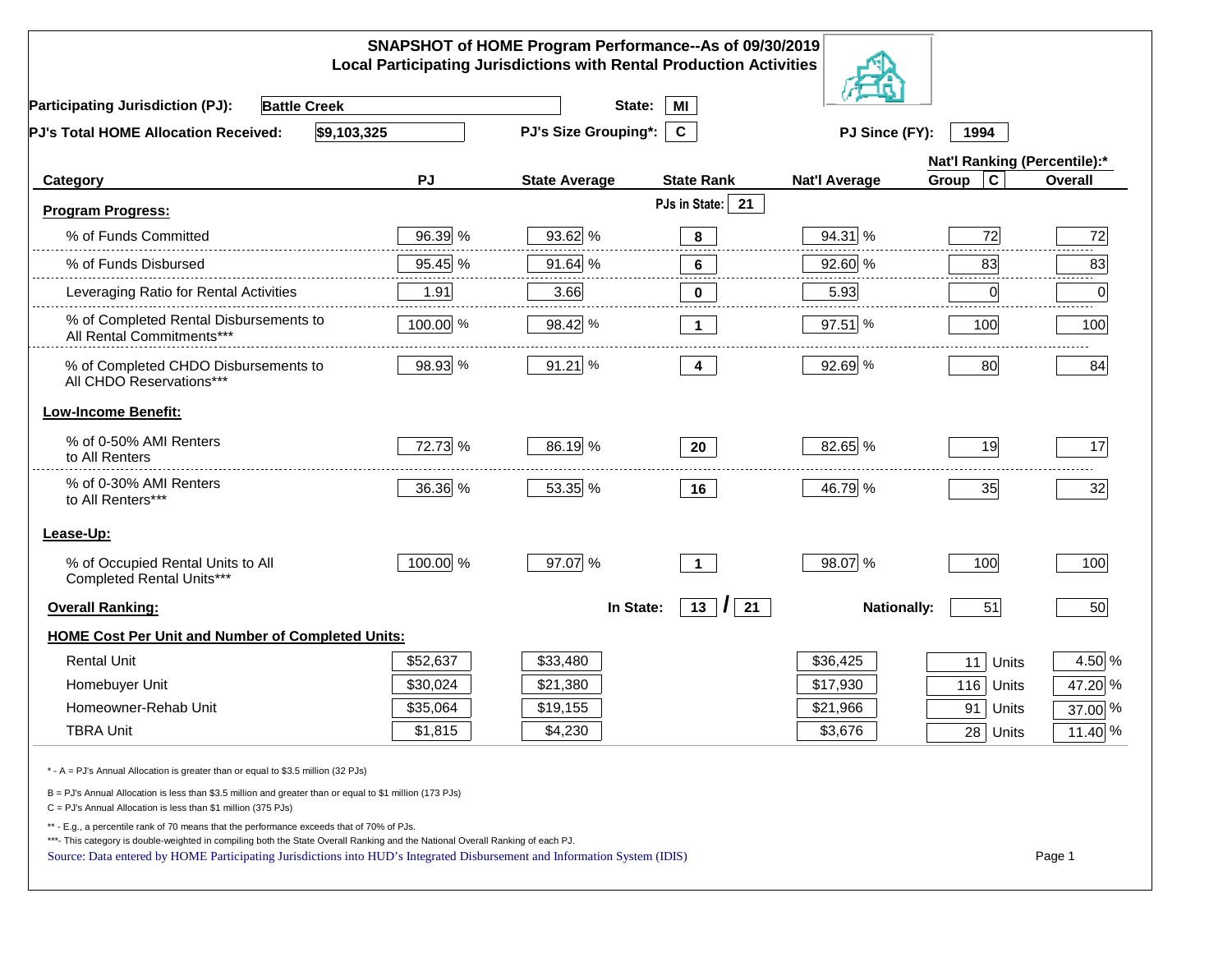|                                                                                                                           |      |               |                            |             |                        | <b>Program and Beneficiary Characteristics for Completed Units</b> |                   |                      |                                             |                  |
|---------------------------------------------------------------------------------------------------------------------------|------|---------------|----------------------------|-------------|------------------------|--------------------------------------------------------------------|-------------------|----------------------|---------------------------------------------|------------------|
| <b>Participating Jurisdiction (PJ): Battle Creek</b>                                                                      |      |               |                            | ĪМI         |                        |                                                                    |                   |                      |                                             |                  |
| <b>Total Development Costs:</b>                                                                                           |      | <b>Rental</b> | <b>Homebuyer</b>           |             | <b>Homeowner</b>       | <b>CHDO Operating Expenses:</b>                                    |                   | PJ:                  |                                             | $3.2\frac{9}{6}$ |
| (average reported cost per unit in<br>PJ:<br><b>HOME-assisted projects)</b>                                               |      | \$136,054     | \$73,956                   |             | \$36,866               |                                                                    | (% of allocation) | <b>National Avg:</b> |                                             | $1.1\%$          |
| State:*                                                                                                                   |      | \$104,490     | \$81,089                   |             | \$21,071               |                                                                    |                   |                      |                                             |                  |
| National:**                                                                                                               |      | \$135,225     | \$88,236                   |             | \$26,222               |                                                                    |                   |                      |                                             |                  |
|                                                                                                                           |      |               | Rental Homebuyer Homeowner | <b>TBRA</b> |                        |                                                                    |                   |                      | <b>Rental Homebuyer Homeowner</b>           | <b>TBRA</b>      |
| <b>RACE:</b>                                                                                                              | %    | %             | %                          | $\%$        | <b>HOUSEHOLD TYPE:</b> |                                                                    | %                 | $\frac{9}{6}$        | %                                           | $\%$             |
| White:                                                                                                                    | 27.3 | 47.4          | 49.5                       | 0.0         | Single/Non-Elderly:    |                                                                    | 54.5              | 20.7                 | 38.5                                        | 0.0              |
| <b>Black/African American:</b>                                                                                            | 63.6 | 44.0          | 45.1                       | 0.0         | Elderly:               |                                                                    | 0.0               | 5.2                  | 25.3                                        | 0.0              |
| Asian:                                                                                                                    | 0.0  | 0.0           | 0.0                        | 0.0         |                        | <b>Related/Single Parent:</b>                                      | 27.3              | 48.3                 | 16.5                                        | 0.0              |
| American Indian/Alaska Native:                                                                                            | 0.0  | 0.0           | 0.0                        | 0.0         |                        | <b>Related/Two Parent:</b>                                         | 9.1               | 24.1                 | 14.3                                        | 0.0              |
| Native Hawaiian/Pacific Islander:                                                                                         | 0.0  | 0.0           | 0.0                        | 0.0         | Other:                 |                                                                    | 9.1               | 1.7                  | 5.5                                         | 0.0              |
| American Indian/Alaska Native and White:                                                                                  | 0.0  | 0.0           | 0.0                        | 0.0         |                        |                                                                    |                   |                      |                                             |                  |
| Asian and White:                                                                                                          | 0.0  | 0.0           | 0.0                        | 0.0         |                        |                                                                    |                   |                      |                                             |                  |
| <b>Black/African American and White:</b>                                                                                  | 0.0  | 1.7           | 4.4                        | 0.0         |                        |                                                                    |                   |                      |                                             |                  |
| American Indian/Alaska Native and Black:                                                                                  | 0.0  | 0.0           | 0.0                        | 0.0         |                        |                                                                    |                   |                      |                                             |                  |
| <b>Other Multi Racial:</b>                                                                                                | 0.0  | 1.7           | 0.0                        | 0.0         |                        |                                                                    |                   |                      |                                             |                  |
| Asian/Pacific Islander:                                                                                                   | 0.0  | 0.0           | 0.0                        | 0.0         |                        |                                                                    |                   |                      |                                             |                  |
| <b>ETHNICITY:</b>                                                                                                         |      |               |                            |             |                        |                                                                    |                   |                      |                                             |                  |
| <b>Hispanic</b>                                                                                                           | 9.1  | 5.2           | $1.1$                      | 0.0         |                        |                                                                    |                   |                      |                                             |                  |
| <b>HOUSEHOLD SIZE:</b>                                                                                                    |      |               |                            |             |                        | <b>SUPPLEMENTAL RENTAL ASSISTANCE:</b>                             |                   |                      |                                             |                  |
| 1 Person:                                                                                                                 | 45.5 | 15.5          | 44.0                       | 0.0         | Section 8:             |                                                                    | 18.2              | $0.0$ <sup>#</sup>   |                                             |                  |
| 2 Persons:                                                                                                                | 27.3 | 26.7          | 24.2                       | 0.0         | <b>HOME TBRA:</b>      |                                                                    | 0.0               |                      |                                             |                  |
| 3 Persons:                                                                                                                | 18.2 | 30.2          | 14.3                       | 0.0         | Other:                 |                                                                    | 45.5              |                      |                                             |                  |
| 4 Persons:                                                                                                                | 9.1  | 12.9          | 8.8                        | 0.0         | No Assistance:         |                                                                    | 36.4              |                      |                                             |                  |
| 5 Persons:                                                                                                                | 0.0  | 12.1          | 5.5                        | 0.0         |                        |                                                                    |                   |                      |                                             |                  |
| 6 Persons:                                                                                                                | 0.0  | 2.6           | 3.3                        | 0.0         |                        |                                                                    |                   |                      |                                             |                  |
| 7 Persons:                                                                                                                | 0.0  | 0.0           | 0.0                        | 0.0         |                        |                                                                    |                   |                      |                                             |                  |
| 8 or more Persons:                                                                                                        | 0.0  | 0.0           | 0.0                        | 0.0         |                        | # of Section 504 Compliant Units:                                  |                   | 5                    |                                             |                  |
| * The State average includes all local and the State PJs within that state                                                |      |               |                            |             |                        |                                                                    |                   |                      |                                             |                  |
| ** The National average includes all local and State PJs, and Insular Areas                                               |      |               |                            |             |                        |                                                                    |                   |                      |                                             |                  |
| # Section 8 vouchers can be used for First-Time Homebuyer Downpayment Assistance.                                         |      |               |                            |             |                        |                                                                    |                   |                      |                                             |                  |
| Source: Data entered by HOME Participating Jurisdictions into HUD's Integrated Disbursement and Information System (IDIS) |      |               |                            |             |                        |                                                                    |                   |                      | HOME Program Performance SNAPSHOT<br>Page 2 |                  |